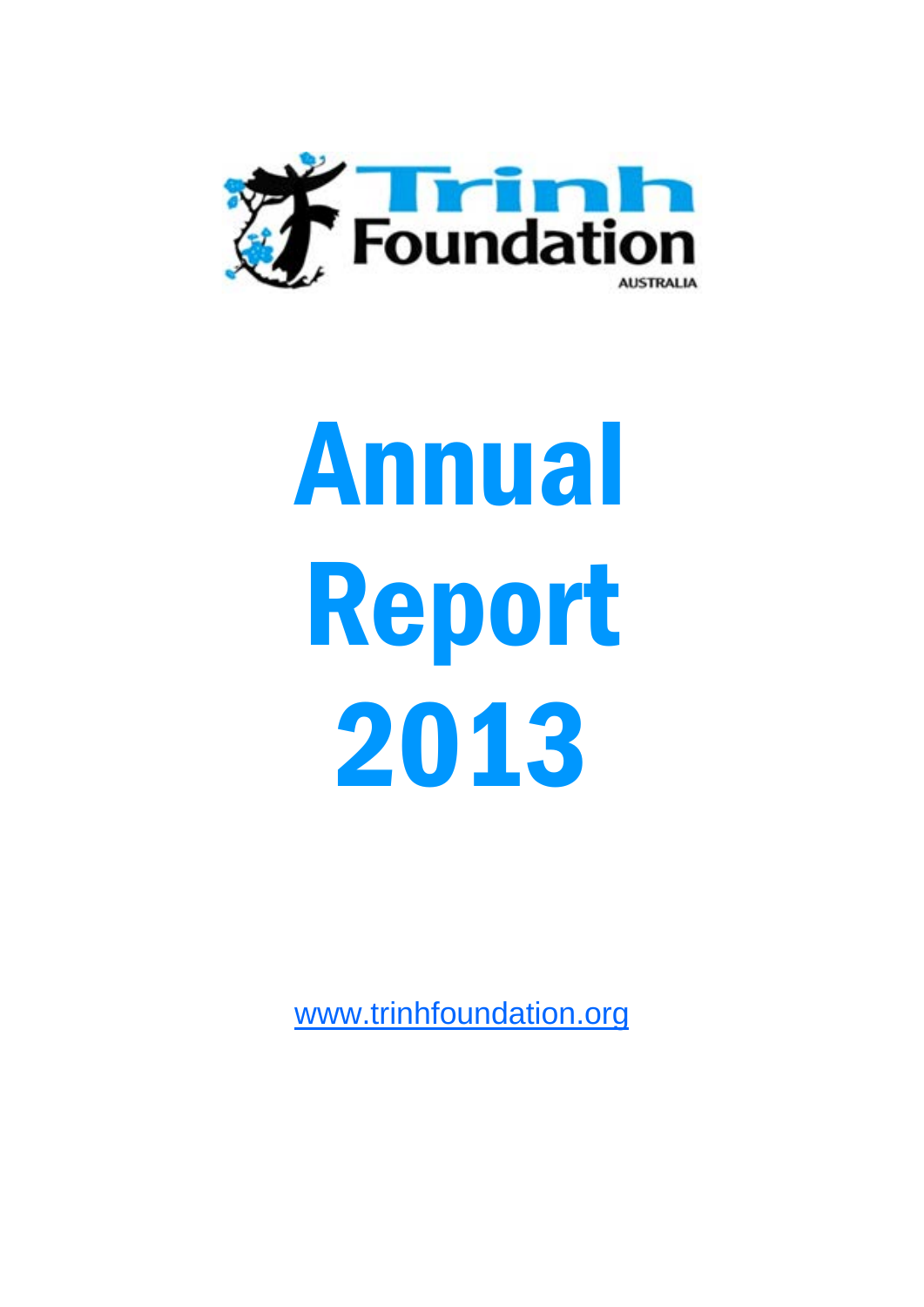# **Contents**

About Trinh Foundation Australia: Who we are **part in the set of the set of the set of the set of the set of the set of the set of the set of the set of the set of the set of the set of the set of the set of the set of the** 

Mission and Goals p2

Activities and Outcomes

*Goal 1. Continue to assist with providing training courses in speech therapy in Vietnam Goal 2. Assist the Vietnamese people to develop and implement a four year bachelor's course in speech therapy Goal 3. Raise funds to supply highly skilled interpreters and translators*

*Goal 4. Develop and assist in funding continued professional development programs for graduates Goal 5. To develop a speech therapy student clinic at the University of Medicine Pham Ngoc Thach Goal 6. Support the development of speech therapy units in hospitals and schools across Vietnam*

Financial Reports: Income statement and statement of financial position

Key personnel and volunteers

Testimonies from graduates, students and clinical educators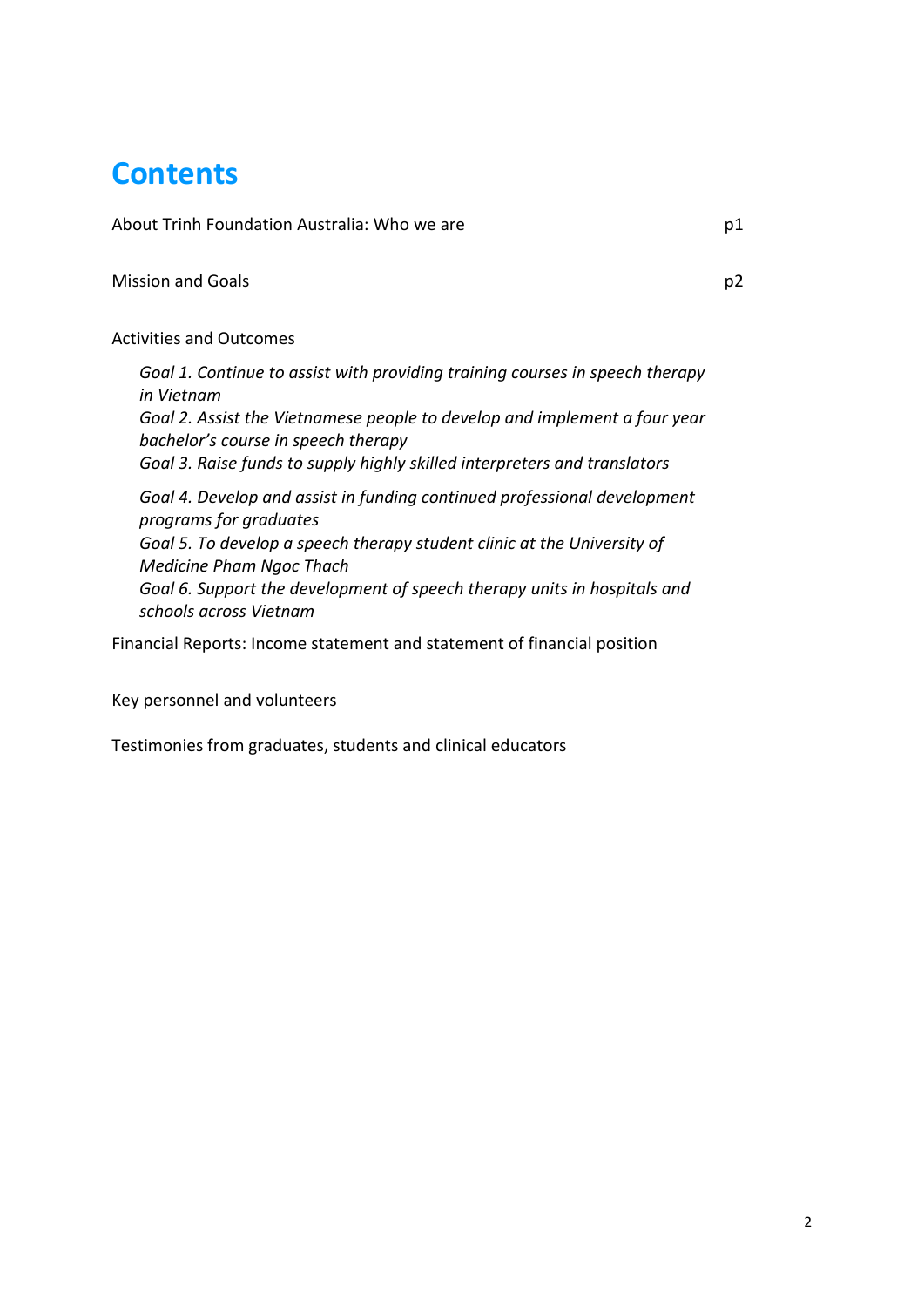

# **Trinh Foundation Australia Ltd Annual Report**

## **1 July 2012 to 30 June 2013**

## *Supporting the establishment of speech therapy in Vietnam*

It is estimated that over 13 million people in Vietnam have communication disorders and swallowing disorders. A basic human need, as social beings, is to have the ability to communicate with each other.

Trinh Foundation Australia (TFA) is a voluntary, non-profit organisation, established in Australia. We are committed to improving the quality of life of Vietnamese people with communication and swallowing disorders. We work with our Vietnamese partners to support the emerging speech therapy profession in Vietnam. TFA is independent and does not have any political or religious affiliation.

TFA's approach is focused on capacity building and skills sharing. Volunteer Australian speech pathologists and academics have already contributed over 1000 days of their specialist expertise in teaching, clinical education and mentoring roles for TFA's programs in Vietnam.

There is enormous need for speech therapy in Vietnam, but until September 2010, there were no formal training courses for speech therapists. With our partners in Vietnam, TFA instigated, developed and supported Vietnam's first ever, 2 year postgraduate speech therapy training course.

On 21 September 2012, the first group of 18 Vietnamese speech therapists graduated from University of Medicine Pham Ngoc Thach in Ho Chi Minh City, Vietnam. As a result eight hospitals in Ho Chi Minh City (HCMC) and two early intervention centres in HCMC and Hue, gained speech therapy departments with qualified speech therapists.

The first speech therapy graduates are helping people with a wide range of difficulties, including: adults who have had strokes, brain injuries and cancer; children with autism spectrum disorders, syndromes, cleft lip and palate, and developmental delays; people with voice disorders, Parkinson's disease, cerebral palsy and stuttering. Our Vietnamese Speech Therapy graduates are trained to support people of all ages across all areas of speech therapy practice. Many Vietnamese people have waited a long time to receive the speech therapy services they need.

## *Trinh Foundation Australia's Mission*

**Trinh Foundation Australia's mission is to support Vietnamese people to develop skills in the management of communication and swallowing disorders.** TFA supports the establishment of the speech therapy profession in Vietnam by providing education, clinical expertise and resources. In the long term, TFA's work will make sustainable change to improve the quality of life of many people with communication and swallowing disorders throughout Vietnam.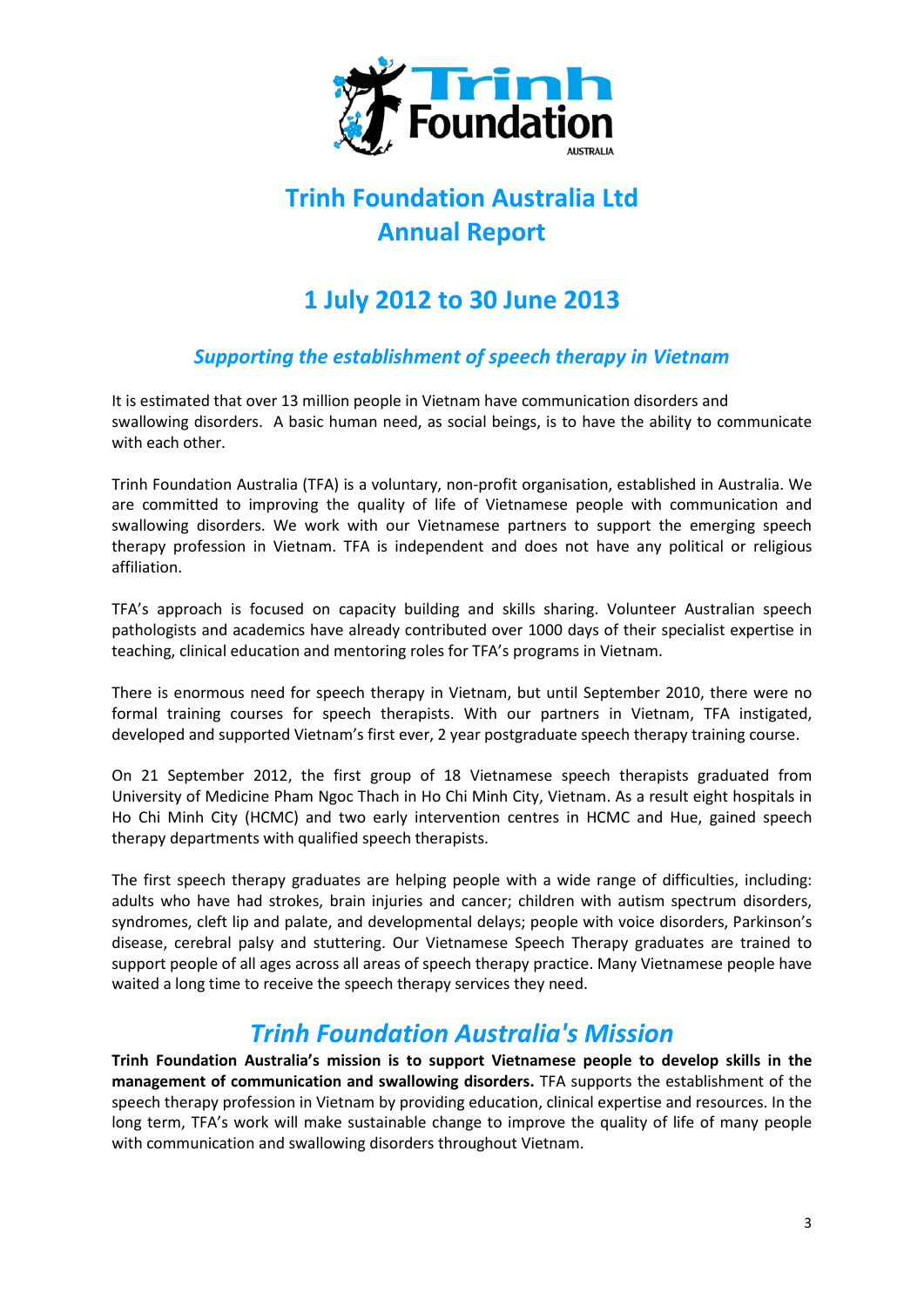Trinh Foundation Australia's current primary goals are to:

- 1. Continue to assist with providing training courses in speech therapy in Vietnam.
- 2. Assist the Vietnamese people to develop and implement a four year bachelor's course in speech therapy.
- 3. To assist UPNT to develop a Student Training Clinic at their university.
- 4. Raise funds to supply highly skilled interpreters and translators and run training programs for them.
- 5. Develop and assist in funding continuing professional development (CPD) programs for graduates.
- 6. Support the development of speech therapy units in hospitals and schools across Vietnam.

## *Trinh Foundation Australia's Activities and Outcomes*

Trinh Foundation Australia is on track with achieving our project outcomes as the speech therapy (ST) profession is developing in Vietnam. We are achieving our goals through provision of expertise that is not yet available in Vietnam, and support to develop the future capacity for these skills within Vietnam.

The most significant success this year has been completing the first training course and enabling Vietnam to have their first Vietnamese trained speech therapists. A highly successful graduation ceremony was held in September 2012, which showcased the achievements of the graduates who are now able to return to their work place and apply their new knowledge. Their qualification gives them more confidence to manage patients with communication disorders. At the same time the second cohort of trainees commenced their two year program. By June 2013 these students had completed two academic blocks and one clinical education block.

During this reporting period the overall awareness about speech therapy and the benefits to the Vietnamese people continues to grow, through public education and increased media interest as graduates and key partners have been interviewed on Vietnamese national television. This has resulted in growing interest and support for TFA's work.

The inaugural meeting of the Speech Therapy Association of Vietnam was held comprising graduates of the Speech Therapy Training Program and is a significant outcome. Together they will work to raise public awareness of the profession, strive for the future dissemination of knowledge about speech therapy as well as seek professional development opportunities.

Volunteers are the main source of support for TFA's work in Vietnam and in Australia. Dr Sally Hewitt from the University of Newcastle joined the Board in January 2013 and has visited Vietnam for 3 months as part of a Memorandum of Understanding signed between the University of Newcastle and UPNT in October 2012. This is the first MOU between UPNT and an Australian university and will enable Australian speech pathology students to work with the students and academics in Vietnam in clinical settings. This will be of benefit to students from both countries and supports TFA's goals.

In Australia TFA is supported by a committed and expanding group of volunteers and we have strategies in place to engage with the increasing number of Vietnamese people who will support our work into the future. Australian volunteers have conducted events, fundraisers, and information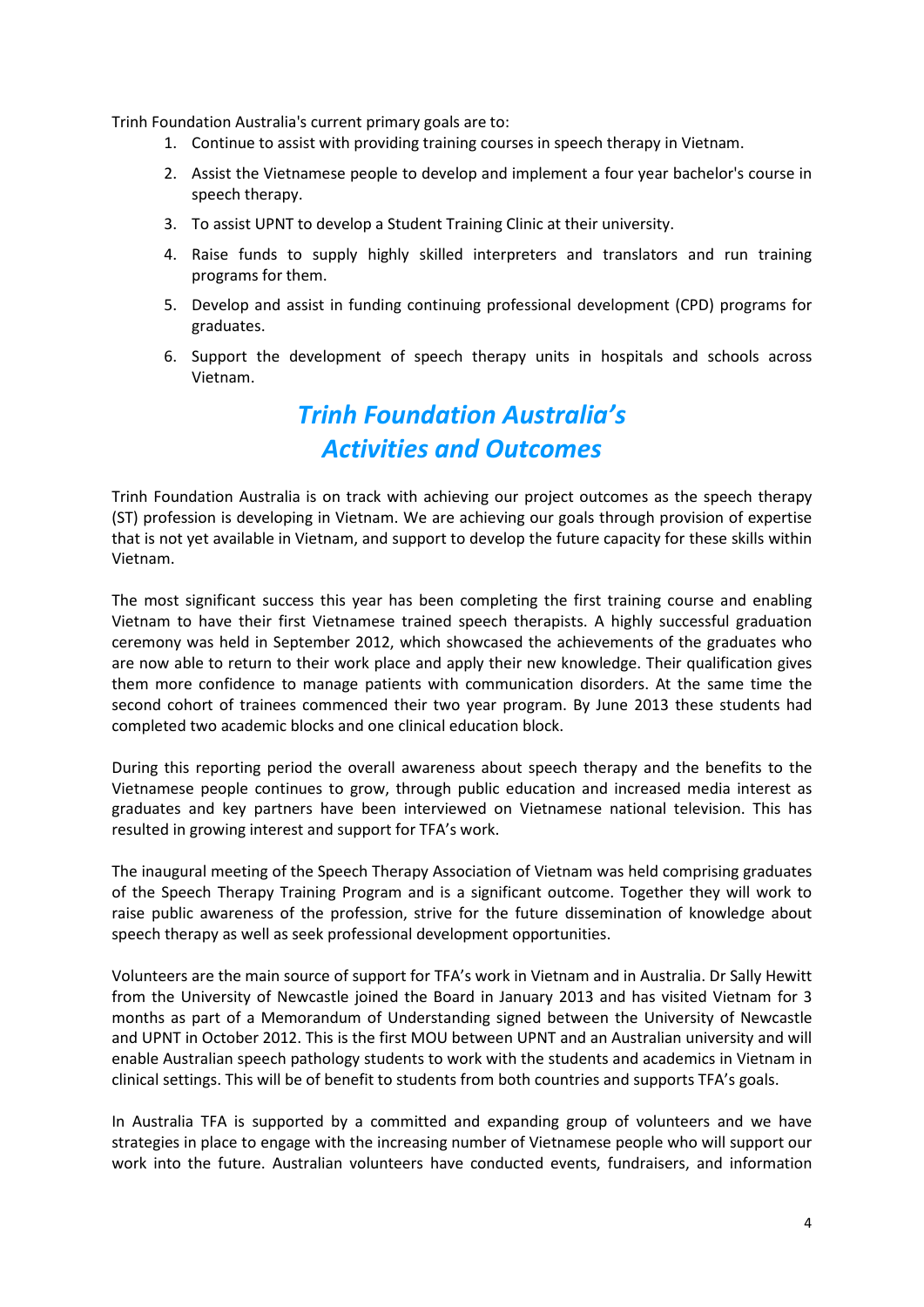sessions at small community events and larger scale events such as the Speech Pathology Australia conference 2013.

TFA acknowledges the ongoing support and interest of our volunteers and members of the speech pathology profession. The support of our patron, Mr Graham Swift, the former Australian Consul General to Vietnam is gratefully acknowledged. Mr Swift has enabled TFA to strengthen relationships in the diplomatic and expatriate community in Vietnam.

In January 2013 TFA received a new Certificate of Registration from the Vietnamese Government to enable the continuation of our work in Vietnam for next three years.

In May 2013 Speech Pathology Australia (SPA) presented TFA Director Mrs Sue Woodward with the Elinor Wray Award. This is SPA's most prestigious award and was presented at the SPA Annual General Meeting during the national conference on the Gold Coast, Queensland. TFA also hosted a celebratory and fundraising dinner during the conference at a local Vietnamese restaurant, attended by volunteers and supporters.

#### *GOAL 1: Continue to assist with providing training courses in speech therapy in Vietnam*

This year TFA realised the first major achievement of our longer term goals with the graduation of the first cohort of trained professional speech therapists in Vietnam. To complete the program the students undertook their final academic block and clinical education sessions and their professional projects were submitted and assessed. A number of these projects will be published as a resource for use in teaching and clinical settings.

All of the 18 students completed the program and have returned to their home institutions to implement speech therapy clinics and services in their local areas and promote and develop speech therapy practice with their colleagues. This includes working at 8 hospitals and 2 early intervention centres in Ho Chi Minh City and Hue.

The model of teaching has prioritised linking academic subjects to practical implementation as the students learn. The program was highly successful and its unique combination of academic learning and hands on training in clinical settings, supported by Australian speech pathologists and educators, has provided the students with skills and knowledge to lead the development of speech therapy services in Vietnam. Evaluation of the program outcomes is being undertaken to provide advice for the second course and to inform development of the proposed undergraduate program.

The graduation ceremony was a wonderful occasion that celebrated the achievement of each graduate. Attendees included our patron Mr Graham Swift and the AVI in-country manager Mr Claude Potvin. It was also an occasion to welcome the second cohort of students who have enrolled in the postgraduate program. Two students in this cohort are from Hanoi, and TFA has provided scholarship funding for a student from Hue, which will greatly assist the spread of speech therapy to other parts of the country.

By June 2013 the 17 students undertaking the second postgraduate training course completed two academic terms and one clinical education block and assessments had been finalised. Volunteer clinical educators from Australia assisted with the first clinical education block with these students, between January and March 2013 and Australian academics presented lectures and tutorials and provided advice for the students' research and professional projects during the academic terms.

TFA has a range of strategies in place to further promote speech therapy in Vietnam, including continuing to fund the supply of learning resources and textbooks for the course and providing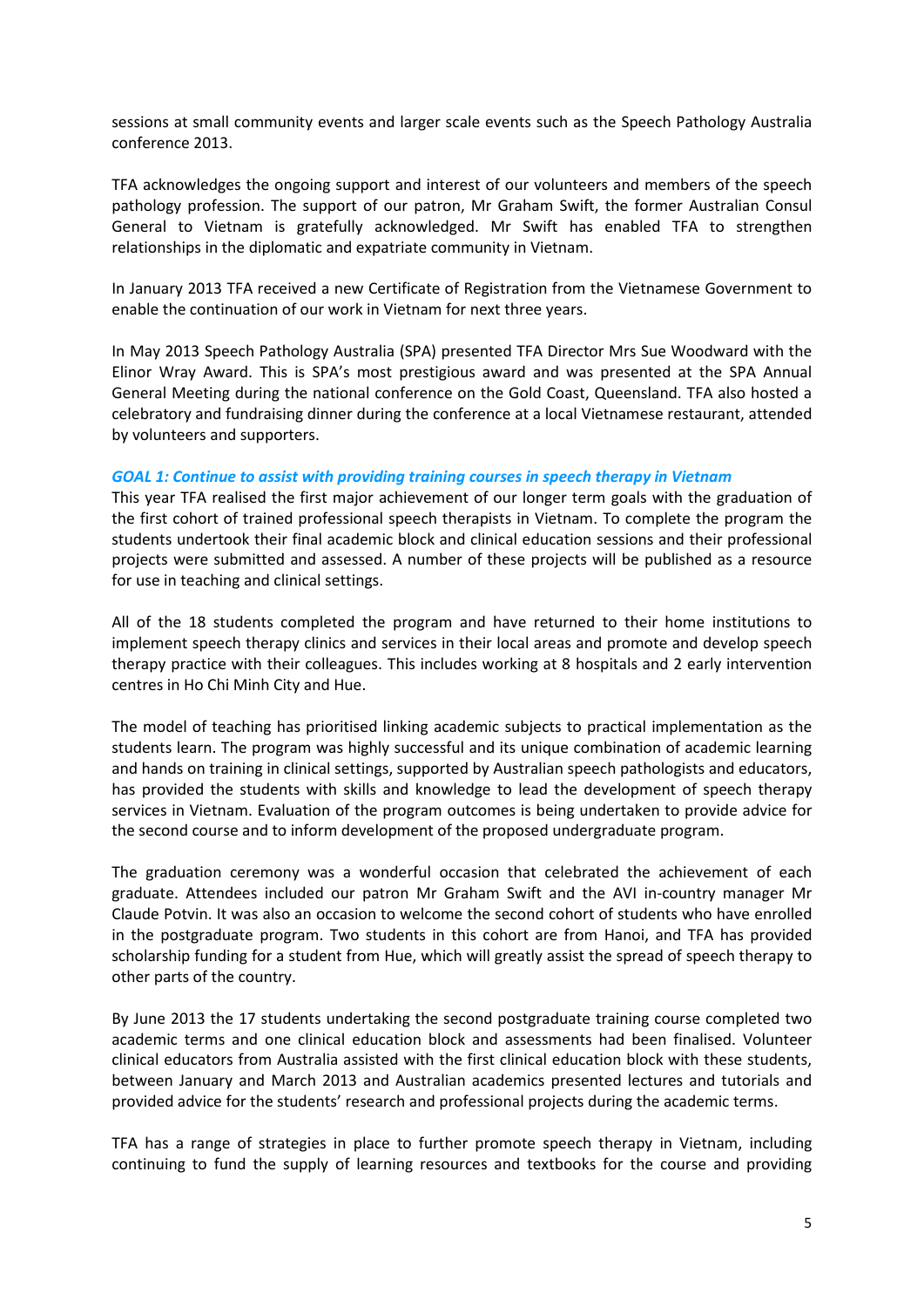advice and expertise in curriculum development. A new initiative is the development of a *Speech Therapy Glossary of Terms for Vietnam*. This is a major resource that TFA aims to distribute to hospitals and centres throughout the country and to use in future course work and clinical settings. The Glossary will address the major issue with interpreting and translation of speech therapy terms.

TFA facilitated an MOU with UPNT and the University of Newcastle who are now in negotiations to work out ways they can effectively collaborate, not just for the current cohort, but also to assist in the continuing professional development of new graduates.

#### **Extending training to other locations**

TFA also responded to requests from Hanoi Medical University (HMU) which has expressed interest in establishing a speech therapy course. Mr Graeme Swift facilitated a meeting with the new Australian Ambassador's support that took place at the Australian Embassy in Hanoi. A Memorandum of Understanding has been signed to progress this work, beginning with a series of short courses in speech therapy at Hanoi Medical University and Hanoi National Education University. This will be a key milestone in extending speech therapy training and services in Hanoi.

#### **Personnel**

In August 2012 Ms Elizabeth (Libby) Brownlie commenced a two year term as Program Coordinator, through AVI. Ms Brownlie is an Australian speech pathologist with a background working with people with a disability and Augmentative Alternative Communication which is a great asset to TFA's work. The previous coordinator, Ms Marie Atherton has continued to support Libby as she has settled into the role. A second program coordinator position remained unfilled. This gap was filled by a number of three month volunteer placements that were ably provided by Ms Lorna Quietsch and Ms Caitlin Stewart and funded by TFA.

Ms Mandy Mui a speech pathologist from the UK also volunteered from September to December 2012 and particularly assisted with organising clinical training for the second student cohort. Ms Mui also speaks Vietnamese which was very valuable and confirmed the significant need for experienced interpreters and translators to support the academic program and clinical practice. Subsequently Ms Simone Maffescioni has accepted the second AVI position and is due to start in August 2013.

Appointed in February 2012, Ms Nguyễn Mai Hoàn Thành as Office Manager and Senior Interpreter, continued to provide great assistance to the UPNT staff as well as to TFA throughout the year.

During the year Dr Ngoc Dung the Director of the ENT Hospital in Ho Chi Minh City was appointed Rector of UPNT. TFA is working with Professor Dung to ensure the courses are meeting their objectives and will help us to progress the work required for the Bachelor program and the speech clinic at the University. Professor Dung is our champion in Vietnam and has a great understanding and advocacy for the Project and our goals and we look forward to continuing to work with her towards our shared goals.

Fourteen academics visited Vietnam to teach specialist subjects and 17 speech pathologists went to Vietnam as clinical educators– all volunteers. TFA also provided paid interpreters, liaison, financial and professional support for all visiting specialists. Four Australian mentors have also been working with student groups, over Skype and email, to support development of resource books as students' final professional projects.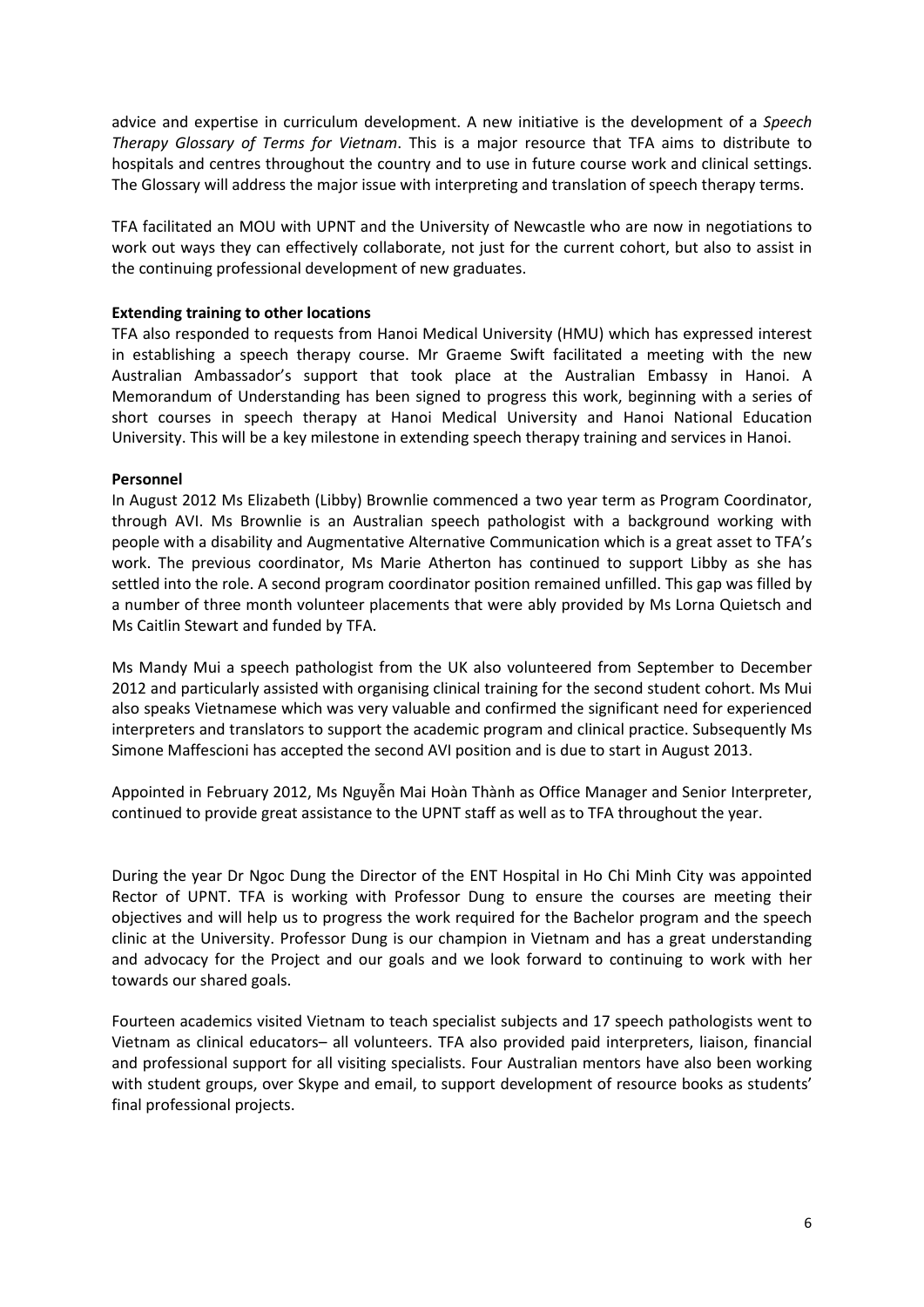#### *GOAL 2: Assist the Vietnamese people to develop and implement a four year bachelor's course in speech therapy*

There is a growing awareness of the need for qualified speech therapists in Vietnam, and an increasing interest in expanding the profession. To continue running Vietnamese speech therapy courses will require Vietnamese leaders who have higher qualifications in speech therapy. TFA is actively supporting students in their applications to obtain higher qualifications at universities both in Australia and the USA. Successful completion of these courses will provide Vietnamese academics to lead undergraduate programs in the future.

The implementation of an undergraduate course in speech therapy is a longer term goal that we are working towards with our partners at UPNT and at other universities including in Hanoi and Hue. To this end TFA have met with these organisations to discuss the possibility of supporting the development of courses in the north of the country.

#### *GOAL 3: Raise funds to supply highly skilled interpreters and translators*

TFA pays the wages of a skilled interpreter/ translator/ assistant based at UPNT to support the program there ( Ms Nguyễn Mai Hoàn Thành)

We also provide paid interpreters and translators for all specialists who work with Vietnamese speech therapy students and graduates in academic and clinical training programs, and provide support for administrative and travel costs.

The production, printing and distribution costs of the *Glossary of Speech Therapy Terms*, and the other resource booklets arising from the students' research projects is also being supported by TFA, for use in Vietnam and in Australian Vietnamese speaking communities. Future plans include training courses for interpreters and translators with a specific focus on the needs associated with the speech therapy profession.

In Australia, volunteers continue to lead our fundraising projects. The success of our projects in Vietnam is heavily reliant on their work. Some key fundraising initiatives in the past year have included:

- Major fundraising event: Trivia night hosted by Rotary Club of Gosford City in November 2012.
- Raffle, items sold and special events at the Speech Pathology Australia conference, Gold Coast, May 2013 (complimentary booth in the trade exhibition provided by SPA and staffed by a small team of TFA volunteers)
- Celebration of TFA's 5th birthday on 27 March 2013, with events around Australia and in Vietnam to raise awareness of our work, and to raise some funds.
- Volunteer run events, fundraisers, and information sessions at small community events and service clubs.

#### *GOAL 4: Develop and assist in funding continued professional development programs for graduates*

Continuing professional development is critical for the learning and growth of individual graduate speech therapists and as a means to embed speech therapy as a profession in Vietnam, which is managed and taught by Vietnamese speech therapists. TFA is committed to the ongoing professional development of the graduates and is providing funding and opportunities for this to be established,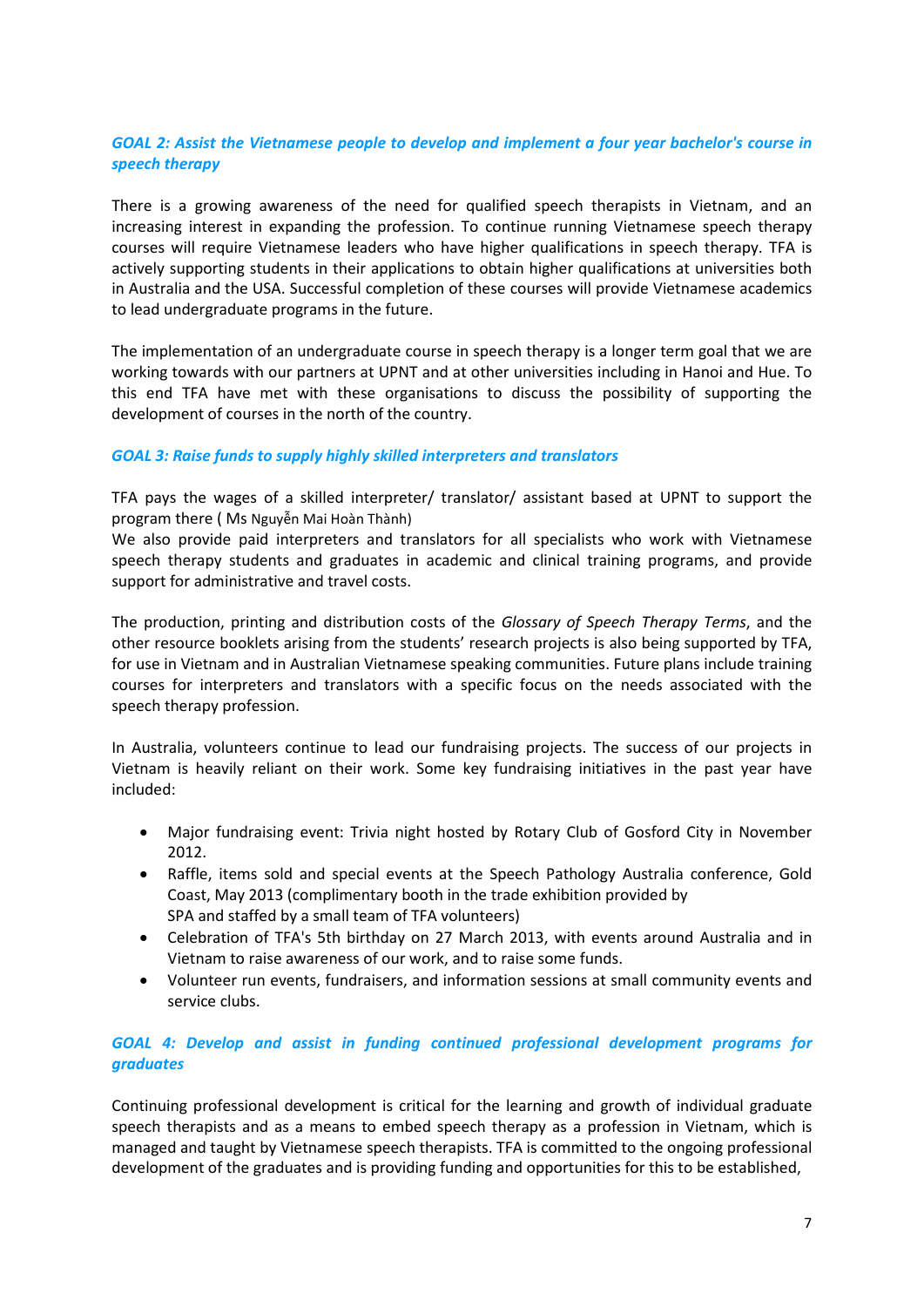TFA support speech therapy graduates to continue to expand their professional networks and opportunities for development and Australian speech pathologists and students regularly visit Vietnamese speech therapists in their workplaces, expanding professional connections.

Graduates have increasing involvement in supporting student clinical education placements in workplaces in HCMC and Hue and Vietnamese speech therapists work alongside experienced clinical educators from Australia, in sessions at UPNT and at their own workplaces.

Graduates have continued to meet to develop the Speech Therapy Club of Vietnam, which aims to become the peak professional body for Vietnamese speech therapists. These meetings have been supported by staff at UPNT and professional development opportunities have been provided by visiting lecturers and academics, supported by TFA. A working MOU is in place with UPNT to collaborate on this goal. This a major activity for the in-country Clinical Coordinator who will continue to work with graduates on this strategy.

The 'Glossary of Speech Therapy Terms' and 'Communicating with people with aphasia: A guide for families and carers' were developed by students of the first speech therapy training course, as final year projects. These resources will be valuable tools for Vietnam's first speech therapists and give Vietnamese people access to important information that has not previously been available in their language. Another resource about swallowing is soon to be released, and in the future TFA will publish further booklets that will be produced by the second cohort of speech therapy students.

TFA is committed to supporting opportunities for graduates to visit Australia to learn about speech therapy practice and to attend conferences and other professional development activities. The University of Sydney Hoc Mai Foundation-sponsored visits to Australia by students Mrs Xuan and Mr Dien, organised by Director Professor Lindy McAllister and Ms Chris Sheard of the University of Sydney.

TFA were successful in making an Australian Leadership Awards Fellowship (ALAF) application in conjunction with Sydney University for several representatives of UPNT and HMU to come to Australia to learn about how to write an Undergraduate Program as well as visit Speech Pathology Australia to learn more about how a professional association can operate.

Other support for continuing professional development activities and sustainability planning include:

- helping to identify an appropriate student to undertake a two year masters program in Australia
- providing teaching opportunities for new graduate speech therapists
- identifying funding sources to allow several graduates to attend the Asia-Pacific Speech Therapy Conference in Taiwan and co-present a paper on their stuttering research
- sponsoring students from Danang to participate in further training
- applying for AusAid funds under the ALAF program to advance discussions with Hanoi Medical University on establishing a course.

#### *GOAL 5: To develop a Speech Therapy Student Clinic at the University of Medicine Pham Ngoc Thach*

UPNT has identified the need for an onsite training clinic for students and for continuing professional development of the graduates to support the future progression of the current training program. It is intended that this clinic will be fully operational by February 2015, in readiness for the Bachelor Program. TFA is developing a specific MOU with UPNT that identifies TFA's specific roles in assisting with the establishment of the clinic, which include assisting with the planning of the clinic, sourcing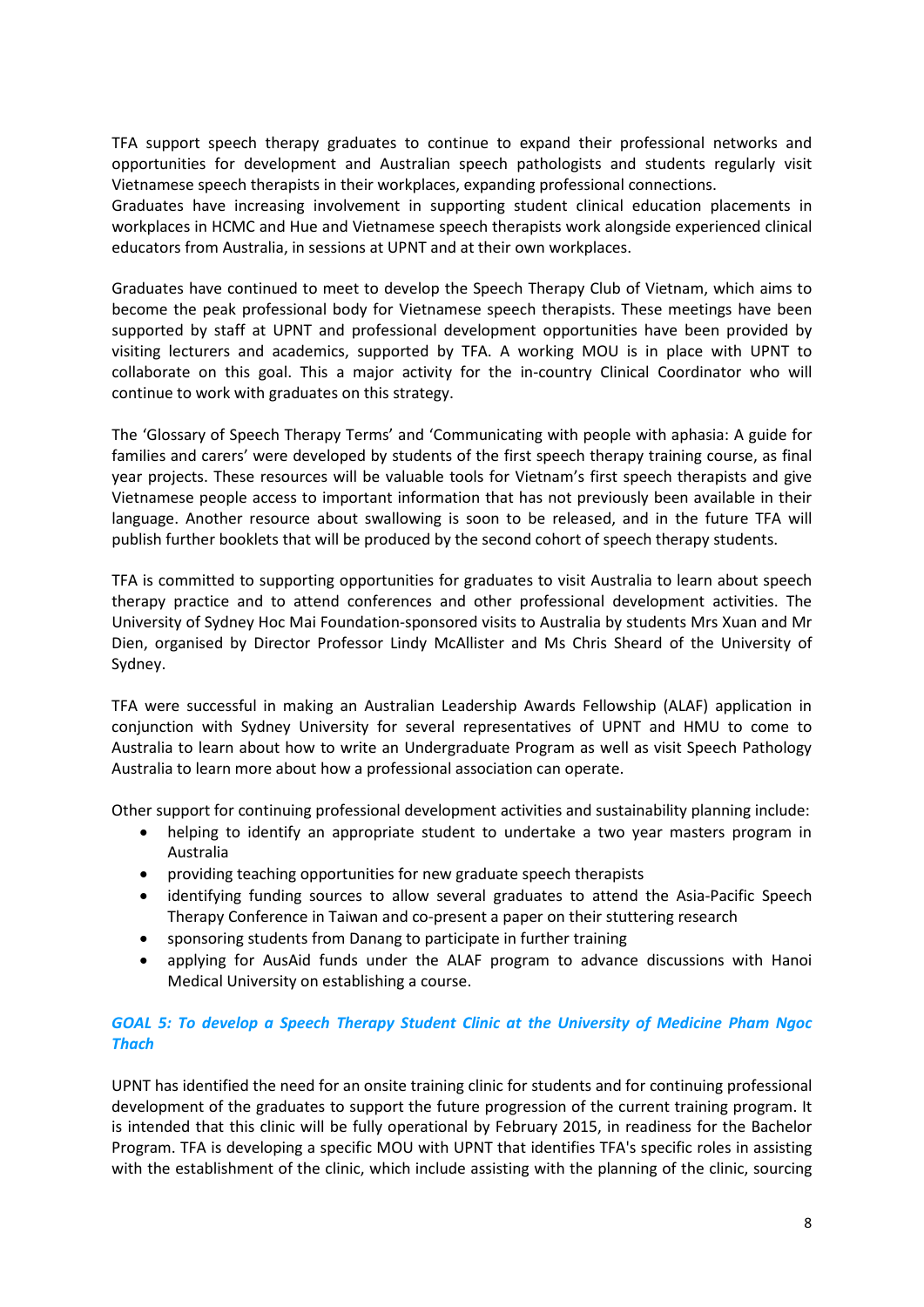volunteer Clinical Supervisors; providing resources; supplying translators and interpreters as required; and establishing a workable service delivery model.

*GOAL 6: Support the development of speech therapy units in hospitals and schools across Vietnam*

Through support of graduate Vietnamese speech therapists (currently 18) TFA is beginning the process of expanding the accessibility of speech therapy to the Vietnamese people in various areas of the country.

When the second cohort of 15 students graduates in October 2014 Vietnam will have 33 postgraduate qualified speech therapists. As part of their training, these speech therapists establish clinics in their workplaces, with clinical education support from visiting specialists. There will be 15 hospitals, schools and early intervention centres in Vietnam with speech therapy departments staffed by qualified Vietnamese speech therapists. The second cohort of students will also extend the geographical area where speech therapy services are available in Vietnam. Graduate speech therapists will then work in Ho Chi Minh City, Hue, Hanoi, Lam Dong, and Ba Ria.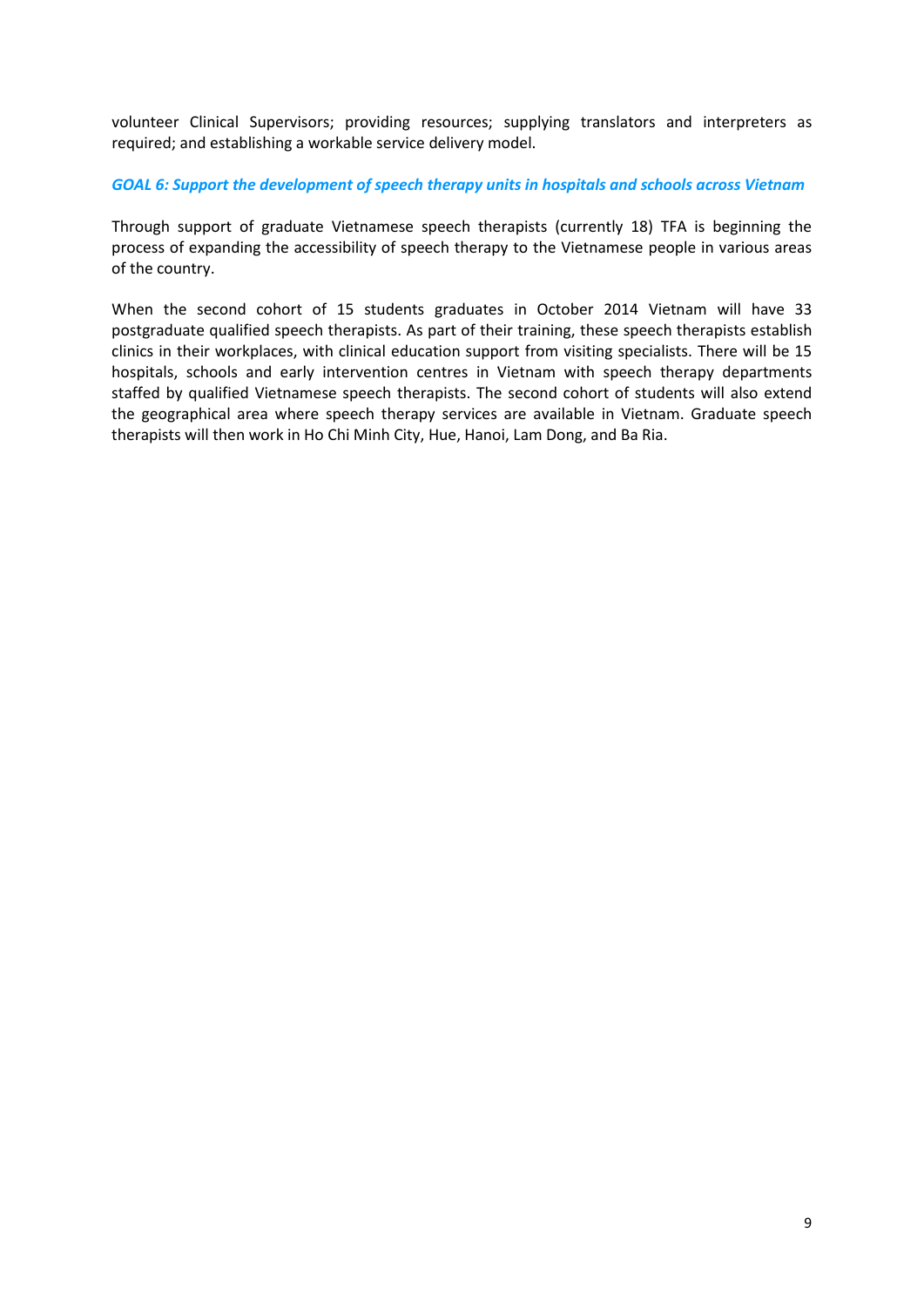#### *Patron*

*Mr Graeme Swift* Australian Consul-General, Ho Chi Minh City, Vietnam, 2009 – 2011

#### *Directors*

*Professor Lindy McAllister* PhD, MA (Hons) (Sp Path), BSpThy Life Member SPAA Professor and Associate Dean of Work, Integrated Learning, Faculty of Health Sciences The University of Sydney

> *Mrs Sue Woodward* DipSpThy Speech Pathologist, Private Practice, Central Coast, NSW Conjoint Fellow in Speech Pathology, University of Newcastle

*Dr Aziz Sahu-Khan* BDS, MDSc, MRACDS(Orth) Orthodontist, Private Practice, Charlestown, NSW Consultant Orthodontist John Hunter Children's Hospital Cleft Lip and Palate Clinic, New Lambton, NSW

*Dr Alison Winkworth* Speech Pathologist. Adjunct academic, School of Community Health, Charles Sturt University, Albury NSW. Consultant, First Impression Feedback Pty Ltd

> *Dr Sally Hewat* PhD, BAppSci (Sp Path) CPSP (from July 2012) Head of Speech Pathology Program, Faculty of Education and Arts, The University of Newcastle, NSW

#### *Secretary / Public Officer*

*Dr Peter Woodward* BDS, MDS, MRACDS(Orth) Orthodontist

#### *Voluntary Executive Officers*

**Advisor for Training Course**

*Ms Marie Atherton* (Speech Pathologist), Grad Dip Neurosciences Speech Pathologist Previously: Course Co-odinator for Speech Therapy Training Course at University of Medicine Pham Ngoc Thach, HCM City, Vietnam

> **Translator / Interpreter and Advisor in Cultural Affairs** Ms Huyen Nguyen BA

> > **Advisors in Administrative Matters**

Kieran and Bronwyn Coop BA

## *Staff*

*Elizabeth Brownlie* B.App.Sc.SpPath Speech Pathologist volunteer through AVI Program Coordinator in Vietnam *Ms Trâ`n Thục Hân*  Administration assistant/interpreter/translator based at UPNT *Jan Tochowicz*  Australian based Administrative Assistant